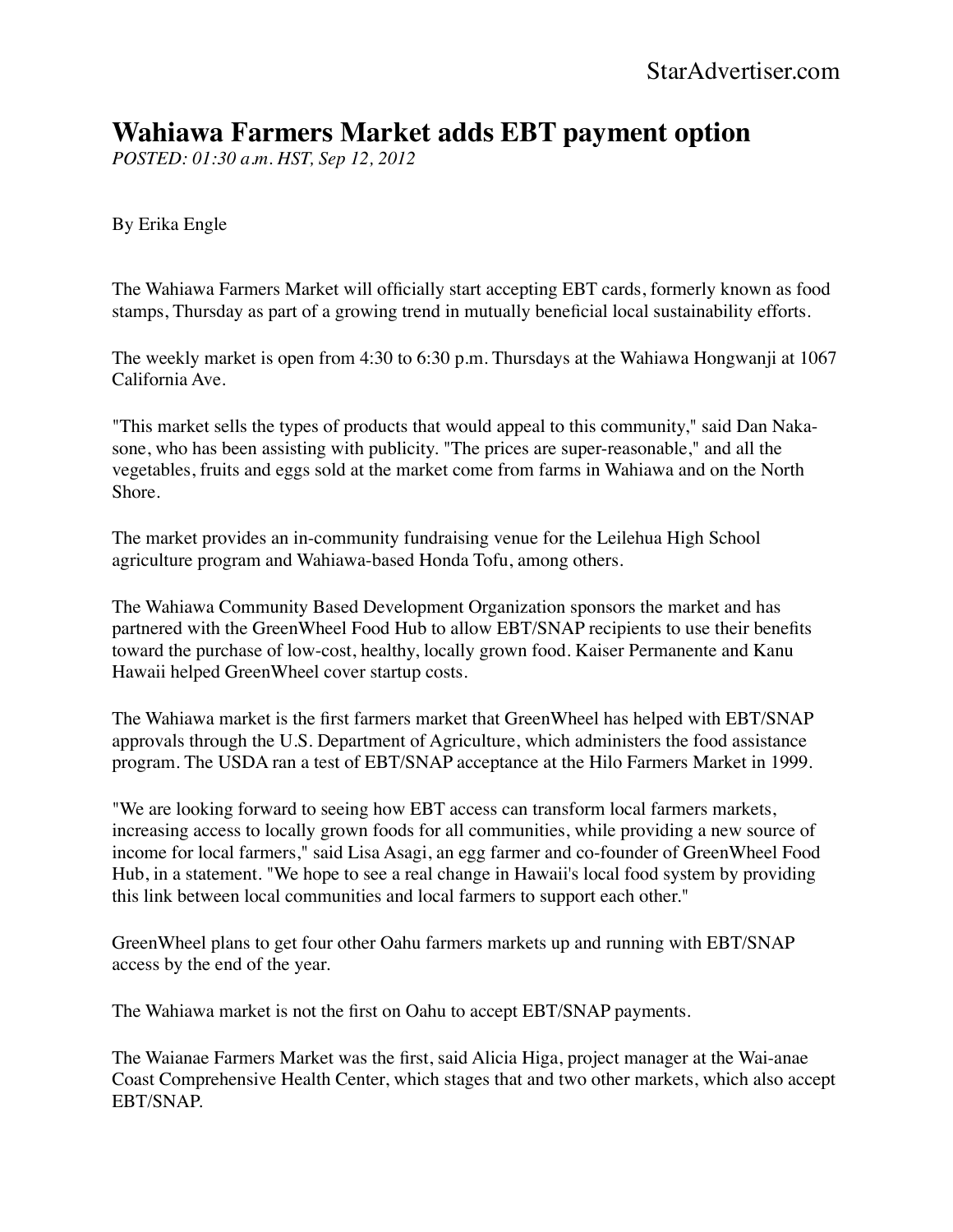Despite Waianae Comp Center's efforts, one form of payment that is not yet accepted at Oahu's many farmers markets is a WIC coupon, from the USDA-run Women Infants & Children program. It also subsidizes purchases of fresh produce, dairy products and other healthy food items, but no funding was allocated for farmers market purchases in Hawaii this year, according to the WIC website.

The People's Open Markets operated by the City and County of Hono-lulu require vendors to accept EBT/SNAP payments. However, most, if not all, vendors do not have the electronic devices that read benefit cards, so enrollees must fill out a form to make a purchase using their benefits.

Of the dozens of other farmers markets on Oahu, TheBuzz could find only one at which some vendors accept EBT/SNAP payments, and that was at the Kaiser High School market operated by the school's Parent Teacher Student Association from 4 to 7 p.m. Tuesdays. PTSA member David Klein knows of at least three EBT/SNAP-accepting vendors at the market, two selling produce and another selling Thai foods, he said.

Aloun Farms is "working on applications," said Michael Moefu, marketing and events coordinator. Aloun hosts markets in Wai-pio, Kapolei and at Dole Cannery.

Organizers of the Saturday market in Hawaii Kai, Saturday and Tuesday markets at Ala Moana Center and the Tuesday market in Wai-mea (formerly in Hale-iwa), also are "working on it," according to a spokes-man.

Windward Mall also is getting approval for vendors' acceptance of EBT/SNAP payments as well as a program to benefit seniors, said Wendy Gady. Its farmers market is from 2:30 to 7:30 p.m. Wednesdays.

The Hawaii Farm Bureau Federation is "looking at a pilot proposal for the Hono-lulu market, but details haven't been ironed out yet," said Joy Gold, interim executive director. "We just want to be sure that it does benefit our consumers as well as our vendors, and that it works without impacting the farm bureau's operations."

The federation's markets are twice weekly at Kapiolani Community College and once a week in Hono-lulu, Kailua and Mililani.

On Hawaii island the Hawaii Farm Bureau Federation's Kino-ole and Kona markets recently began accepting EBT payments.

Waimanalo-based Mahiku Farms stages six Oahu farmers markets, including its newest at 5105 Iroquois Ave. in Ewa Beach from 9 a.m. to 1 p.m. Sundays, as well as at Benjamin Parker Elementary School and Kailua Elementary School on the Windward side, the International Market Place and King's Village Shopping Center in Waikiki and Kunia Shopping Center in Central Oahu. Telephone and email queries about EBT/SNAP payments at those markets went unanswered.